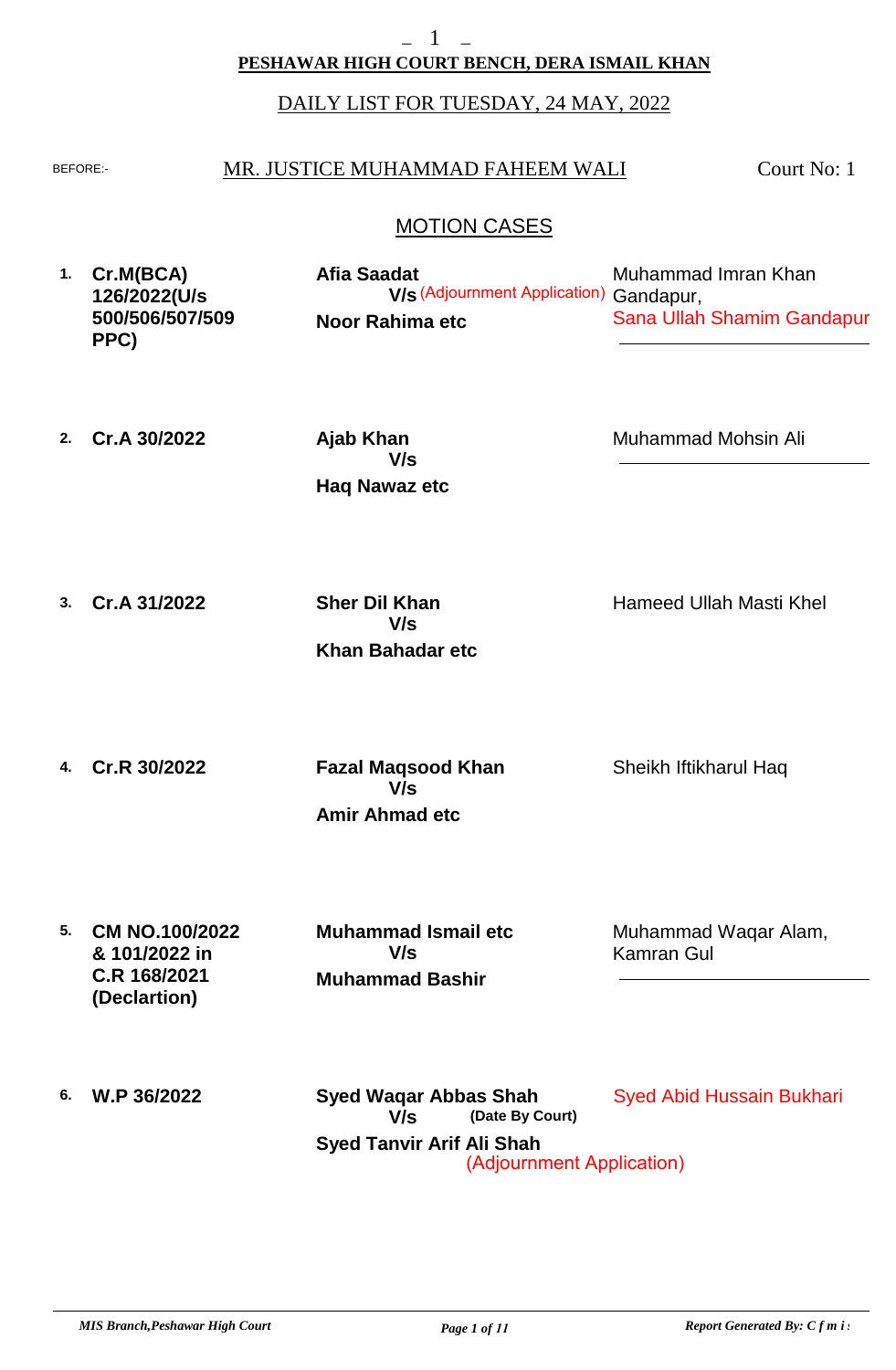$-2$   $-$ 

# DAILY LIST FOR TUESDAY, 24 MAY, 2022

| BEFORE:- |                 | MR. JUSTICE MUHAMMAD FAHEEM WALI                       | Court No: 1                         |
|----------|-----------------|--------------------------------------------------------|-------------------------------------|
|          |                 | <b>MOTION CASES</b>                                    |                                     |
| 7.       | W.P 37/2022     | <b>Syed Waqar Abbas Shah</b><br>(Date By Court)<br>V/s | <b>Syed Abid Hussain Bukhari</b>    |
|          |                 | <b>Syed Ghulam Abbas Shah etc</b>                      |                                     |
|          |                 | (Adjournment Application)                              |                                     |
| 8.       | W.P 38/2022     | <b>Syed Waqar Abbas Shah</b><br>(Date By Court)<br>V/s | <b>Syed Abid Hussain Bukhari</b>    |
|          |                 | <b>Muhammad Ehsan Bhatti</b>                           |                                     |
|          |                 | (Adjournment Application)                              |                                     |
| 9.       | W.P 39/2022     | <b>Syed Wagar Abbas Shah</b><br>V/s<br>(Date By Court) | <b>Syed Abid Hussain Bukhari</b>    |
|          |                 | <b>Muhammad Tariq etc</b><br>(Adjournment Application) |                                     |
| 10.      | W.P 40/2022     | <b>Syed Wagar Abbas Shah</b><br>V/s<br>(Date By Court) | <b>Syed Abid Hussain Bukhari</b>    |
|          |                 | <b>Ansar Salimi</b><br>(Adjournment Application)       |                                     |
|          | 11. W.P 41/2022 | <b>Syed Waqar Abbas Shah</b><br>V/s<br>(Date By Court) | <b>Syed Abid Hussain Bukhari</b>    |
|          |                 | <b>Muhammad Aslam etc</b><br>(Adjournment Application) |                                     |
|          | 12. C.R 31/2022 | <b>Karim Bakhsh</b><br>V/s<br><b>Akbar Khan etc</b>    | Muhammad Shah Behram Awan -<br>Tank |
|          |                 |                                                        |                                     |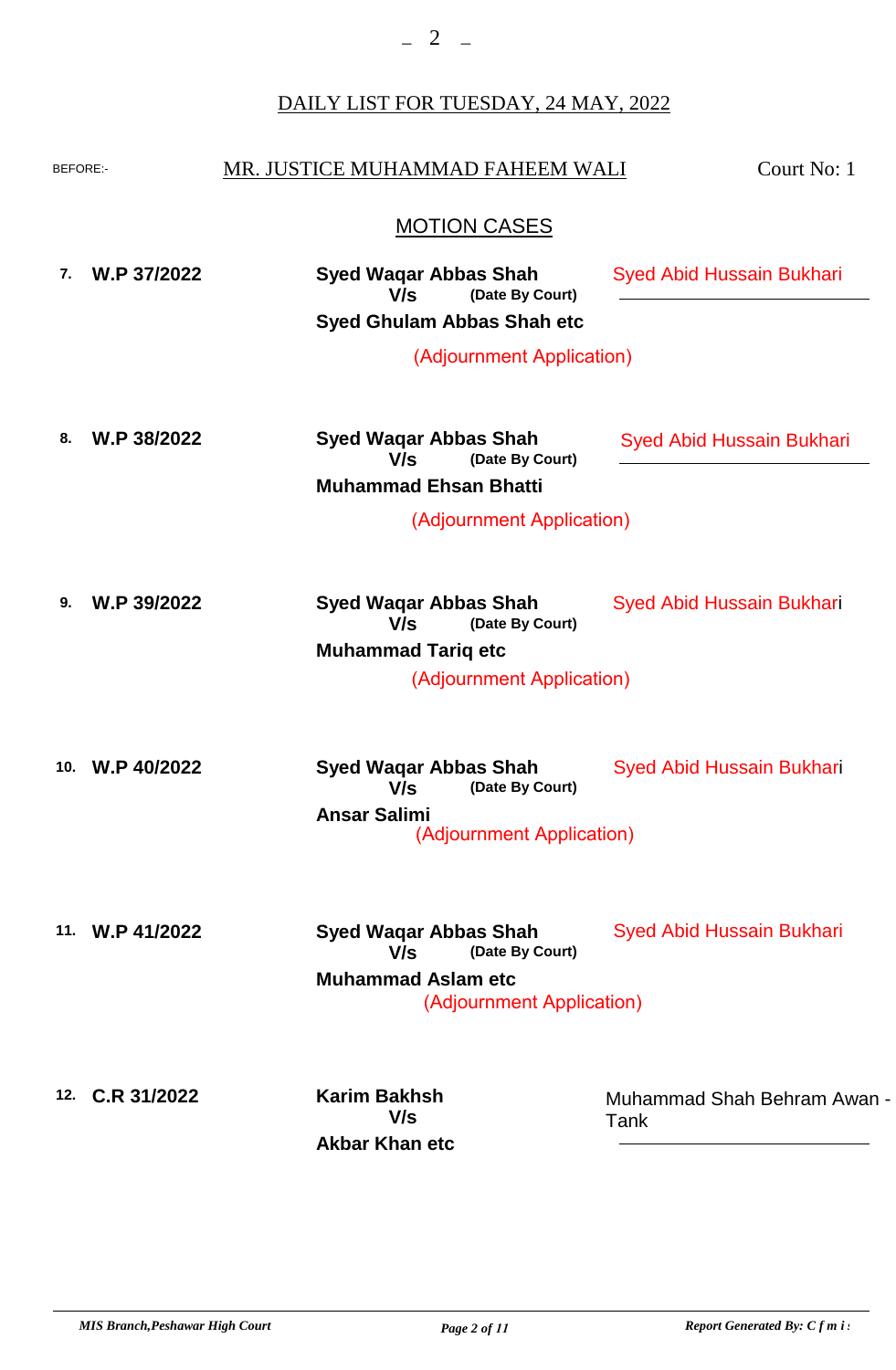#### BEFORE: MR. JUSTICE MUHAMMAD FAHEEM WALI

Court No: 1

## MOTION CASES

**13. C.R 82/2021 (Possession) Hafiz Abdul Khaliq etc Shah Wali Khan** Salahuddin Khan Gandapur **V/s**

**14. C.R 91/2021 CM NO.207/2021**

**Mohib Ullah Khan etc PESCO thr. Chief Executive PESCO etc V/s**

Muhammad Anwar Awan

**15. C.R 106/2021 CM NO.132/2021**

**NaizamGul Riaz Muhammad V/s**

Muhammad Waheed Anjum

## PRE-ADMISSION NOTICE

**1. Cr.A 36/2021 Muhammad Waris etc Atteq-Ur-Rehman V/s**

Syed Taj Ali Shah

Additional Advocate General, Saif ur Rehman Khan Rizwan Ullah Arien

**2. Cr.A 39/2021 Cr Misc NO.488/2021 (With office objection No.11 IDA)**

**Shaista Khan etc Mst. Asia Bibi V/s**

**3. Cr.R 15/2022 (IDA)**

**Ibrahim etc Qayyum Nawaz V/s**

Muhammad Waqar Alam, Kamran Gul

Additional Advocate General

Salahuddin Khan Gandapur

Additional Advocate General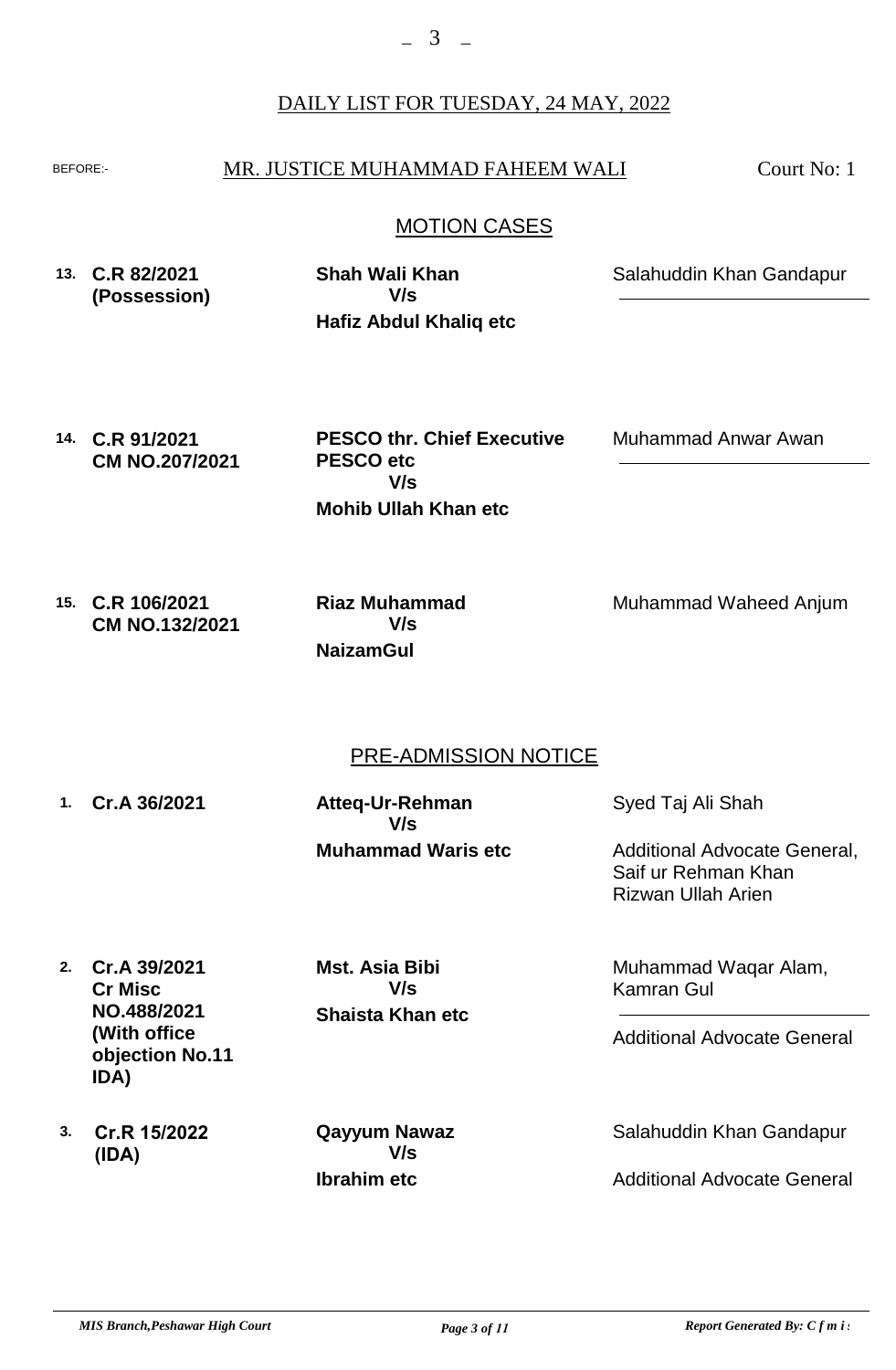**6. W.P 156/2020**

**(Civil) CM**

**15/2022 (U.F)**

**W.P 672/2020 (Civil) CM NO.735/2020()**

**NO.118,723/2020 &**

W.P 157/2020

CM NO.119/2020

i W.P 157/2020 Inayat Ullah Khan<br>CM NO 119/2020

**7.**

#### BEFORE: MR. JUSTICE MUHAMMAD FAHEEM WALI

Court No: 1

#### PRE-ADMISSION NOTICE

**4. W.P 983/2016 CM NO.739/2016 & 44/2021 Govt of KPK etc Muhammad Iqbal s/o Allah Wasaya** Ghulam Hur Khan Additional Advocate General **V/s**

**Habib Ullah Khan etc**

**Inayat Ullah Khan**

**V/s**

Habib Ullah Khan etc

**Khan**

**Mst. Aisha Sadiqa w/o Muhammad Rafique**

**V/s**

**5. W.P 972/2018 CM NO.1102/2018 Muhammad Noor (Date By Court) Hafiz Sarfaraz V/s**

Ahsan Bilal Langrah

Additional Advocate General, Mushtaq khan

Rustam Khan Kundi, Sarwar Khan Kundi, Ansa Iqbal Khan Gandapur, Zille-Huma Kundi

Muhammad Anwar Awan, Additional Advocate General Rustam Khan Kundi,Sarwar Khan Kundi,Ansa Iqbal Khan Gandapur

Muhammad Anwar Awan

Muhammad Ghazanfar Ali, Ahmad Ali Khan

Syed Abid Hussain Bukhari

**8. W.P 23/2021 (others) CM NO.37/2021 & 08/2022 (U.F)(With Office Objection No.30 & 31) Govt. of Khyber Pakhtunkhwa etc Naza (Muhammad Nawaz) etc** Amir Muhammad Baloch Additional Advocate General, Muhammad Yousaf Khan, Ziaur Rehman Kazi, Assistant Attorney General **V/s**

(Adjournment Application)

**Atta Mir Khan s/o Badshah Mir**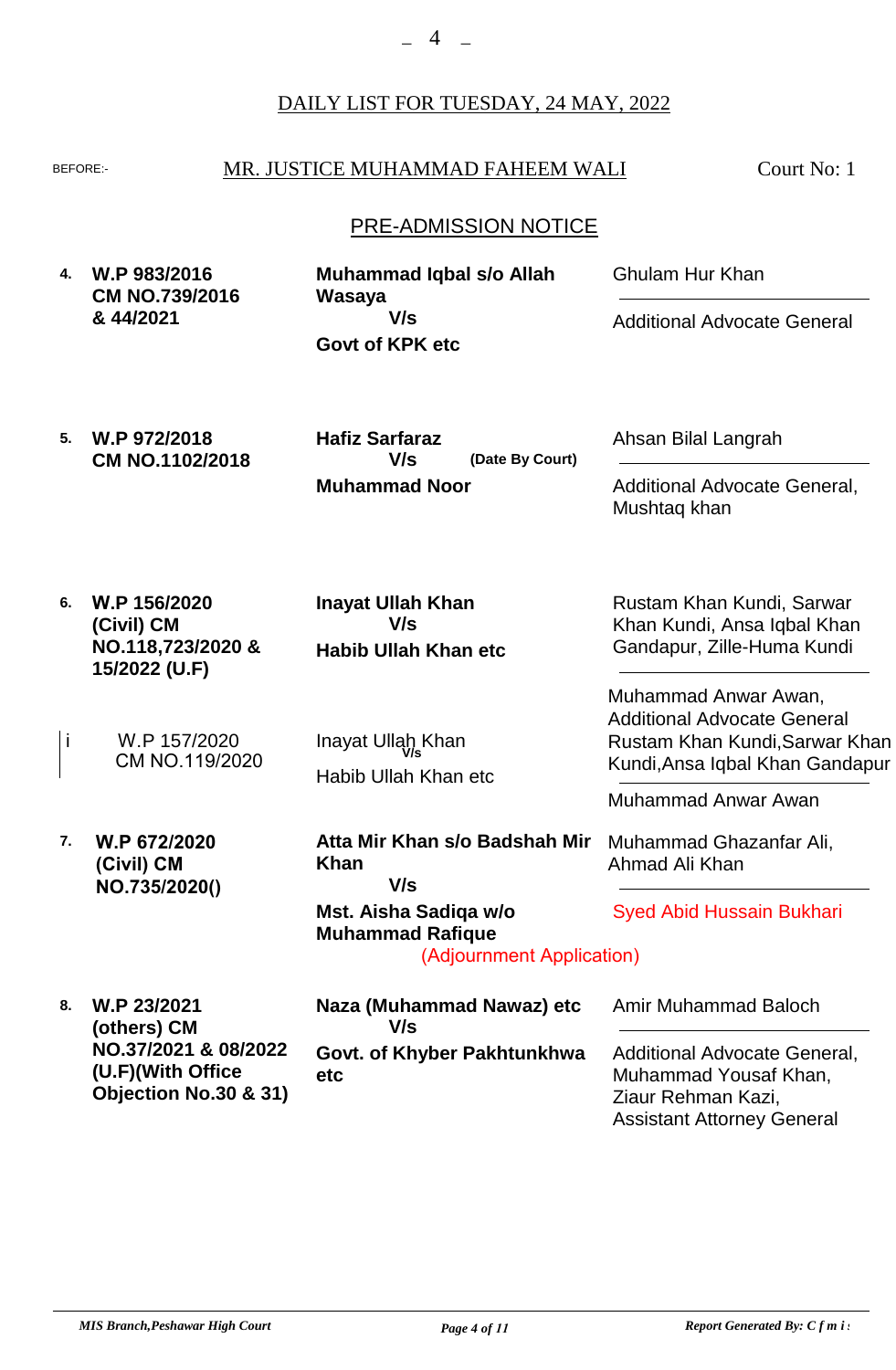#### BEFORE: MR. JUSTICE MUHAMMAD FAHEEM WALI

Court No: 1

#### PRE-ADMISSION NOTICE

| 9. W.P 8/2022 (Civil)<br><b>INTERIM RELIEF</b> | <b>Member Board of Revenue-II,</b><br><b>KPK etc</b> |                                                    | <b>Additional Advocate General</b>        |
|------------------------------------------------|------------------------------------------------------|----------------------------------------------------|-------------------------------------------|
|                                                | V/s                                                  | (Date By Court)<br><b>Muhammad Asghar Chaudhry</b> | Abdul Qayyum Qurashi,<br>Miss Salma Akram |
|                                                | etc.                                                 |                                                    |                                           |

| 10. C.R 88/2016 CM | Ashiq Hussain s/o Ghulam       | Rustam Khan Kundi, Ziauddin      |
|--------------------|--------------------------------|----------------------------------|
| <b>NO /2016</b>    | Rasul                          | Malik, Muhammad Bilal Kundi      |
| &174/2018          | V/s                            |                                  |
| (Direction)        | <b>Shah Nawaz s/o Muhammad</b> | Inayat Ullah Baloch, Syed Mastan |
|                    | Nawaz etc                      | Ali Shah Zaidi, Syed Magsood     |
|                    |                                | Haider Zaidi, Muhammad liaz      |

**11. C.R 178/2020 (Declartion) (U.F)(With Office Objection No. 30)**

**Mst. Pathani through LRs etc Rustam Khan s/o Falak Sher V/s**

Haider Zaidi, Muhammad Ijaz Baloch

Muhammad Anwar Awan

Ghulam Muhammad Sappal

**12. C.R 24/2022 CM NO.52/2022 (Direction)()**

**Nawab Zada Niamat Khan etc Baik Khan etc V/s**

Syed Mastan Ali Shah Zaidi, Muhammad Ijaz Baloch

**13. C.R 42/2022 CM NO.76/2022() Sheikh Javed etc Naimat Ullah etc V/s**

**(Date By Court)**

Malik Muhammad Bilal

# NOTICE CASES

**1. Cr.M(BA) 212/2022(U/s 9D CNSA/15-AA)**

**State etc Shah Barat Khan V/s**

Haji Muhammad Shakeel

Additional Advocate General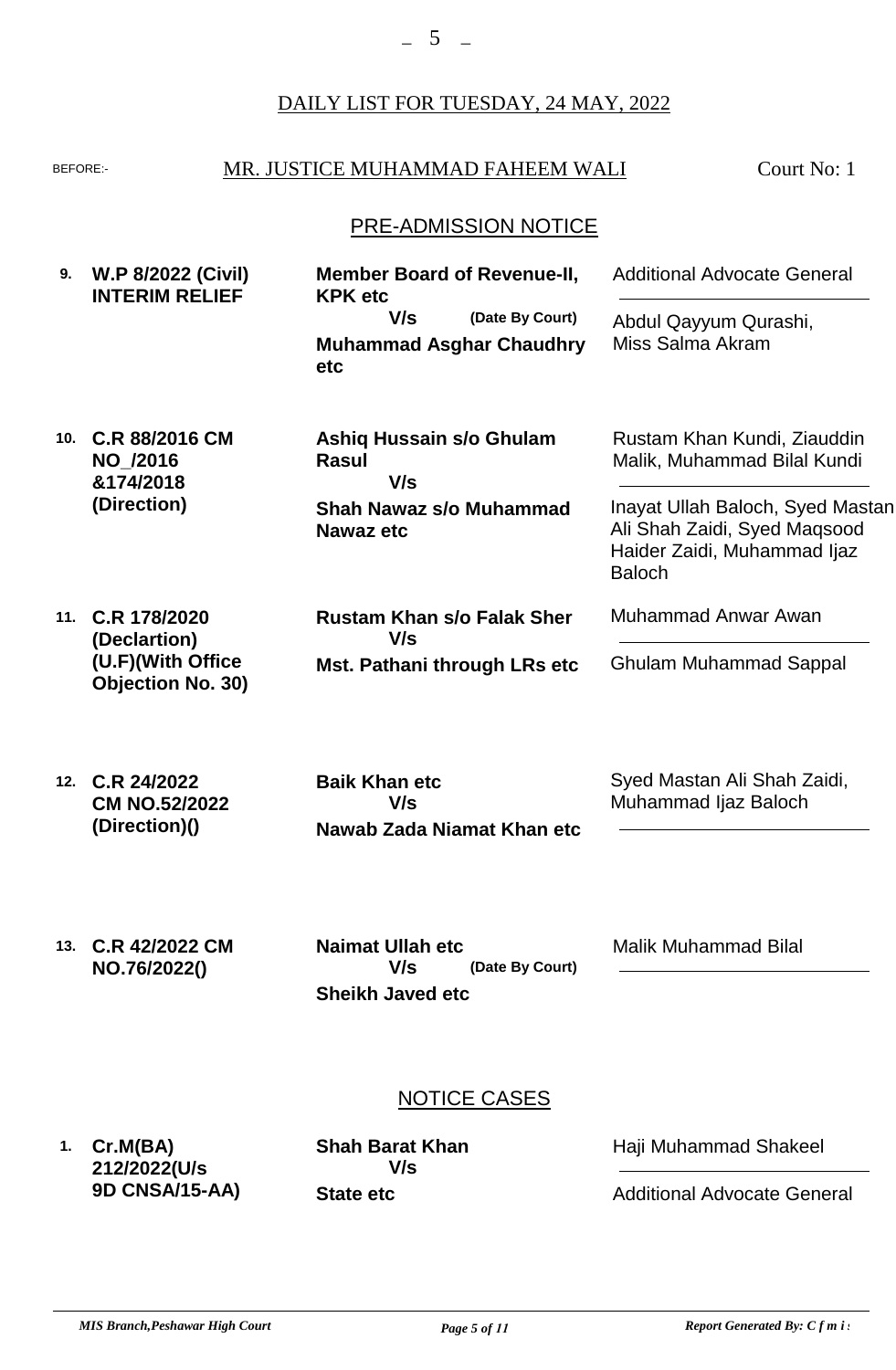## BEFORE: MR. JUSTICE MUHAMMAD FAHEEM WALI

Court No: 1

# NOTICE CASES

**2. Cr.A 8/2021 (Acq)**

**State etc Mst. Kulsoom Bibi V/s**

Cr.A 46/2022 U/s 406/506 PPC<br>State etc i Kalsoom Bibi **V/s**

**3. Cr.A 3/2022()** **Syed Nisar Ul Hasnain State thr. AAG V/s**

Assistant Attorney General, Muhammad Javed Ali

Muhammad Ismail Alizai, Ahmad Shahbaz Alizai

Ahmad Shahbaz Alizai

Additional Advocate General

**4. Cr.A 23/2022 (IDA) State etc (Date By Court) Dr.Capt(R) Nazim Ud Din V/s** Saif ur Rehman Khan, Rizwan Ullah Khan

Additional Advocate General

- **5. C.R 120/2014 Shah Jehan etc Ashiq Khan** Saleem Ullah Khan Ranazai, **V/s** (Adjournment Application) Muhammad Shahzad Nawaz Choudhary Muhammad Khalid
- **6. C.R 202/2016 CM NO.134/2016 (U.F)() Syeda Khurshid Fatima w/o Syed Ghazanfar Ali Shah etc Syed Jalal Haider Shah s/o Syed Nasir Ali Shah etc** Syed Mastan Ali Shah Zaidi, Syed Maqsood Haider Zaidi Fazal ur Rehman Baloch **V/s**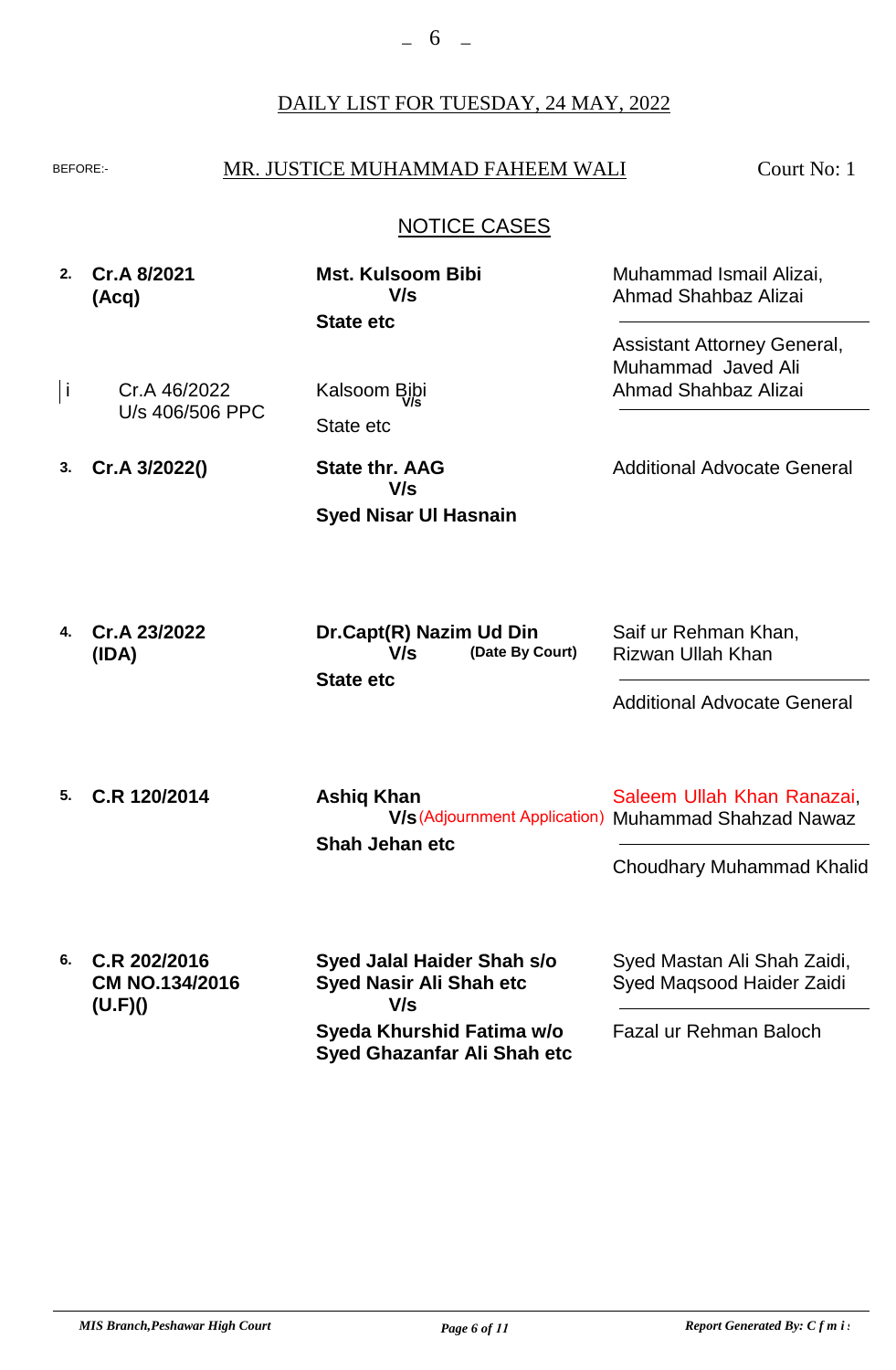## BEFORE: MR. JUSTICE MUHAMMAD FAHEEM WALI

Court No: 1

# NOTICE CASES

**7. C.R 18/2019 (Declartion) CM NO.16,268/2019 & 101,135,137/2021**

**Allah Bakhsh etc Muhammad etc V/s**

Malik Muhammad Jehangir Awan

Hashmatur Rehman, Syed Mastan Ali Shah Zaidi, Sajid Nawaz Saddozai, Muhammad Shahab Khan, Muhammad Naveed Mehsud, Faheem Ahmad Baloch, Junaid Ahmad Kundi

**8. C.R 19/2022 CM NO.41/2022 (Direction)() Raza Khan etc Ehsanullah** Saleem Ullah Khan Ranazai, Malik Muhammad Faisal **V/s** (Adjournment Application)

| 9. $C.R$ 21/2022     | Navid-ur-Rehman                                  | <b>Muhammad Khalid Chaudry</b> |
|----------------------|--------------------------------------------------|--------------------------------|
| <b>CM NO.44/2022</b> | <b>V/s</b> (Adjournment Application) Mohsin Niaz |                                |
| (Direction)()        | <b>Muhammad Younis etc</b>                       |                                |

**10. RFA 24/2017() 11. RFA 40/2017 CM NO.40/2017 Ghazanfar Ullah s/o Matiullah Khan Shamshad Alam s/o Ghalmi Khan Ghulam Jillani** Zainul Abideen Afridi Saif ur Rehman Khan, Rizwan Ullah Arien Saleem Ullah Khan Ranazai, **V/s** (Adjournment Application)Tanver Ahmad Baloch **V/s**

**Taj Muhammad**

Haji Muhammad Shakeel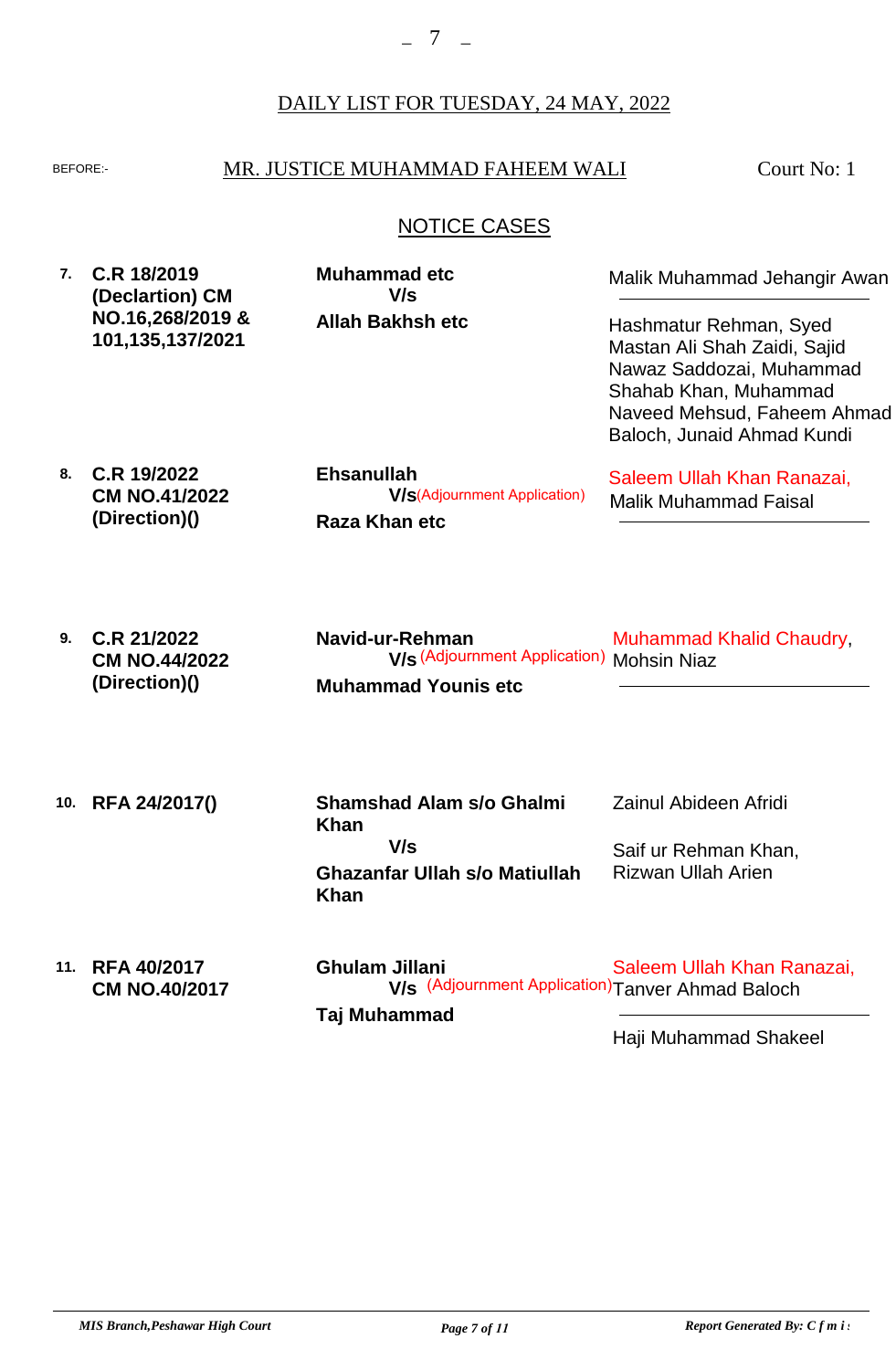# BEFORE: MR. JUSTICE MUHAMMAD FAHEEM WALI

Court No: 1

# NOTICE CASES

| 12. | <b>RFA 31/2021</b><br>(Award 1336-42                                    | Loye Khan etc<br>V/s<br>(Date By Court)                          | <b>Bahadar Khan Marwat</b>                                                             |
|-----|-------------------------------------------------------------------------|------------------------------------------------------------------|----------------------------------------------------------------------------------------|
| i   | <b>NTLA)(With Office</b><br><b>Objection No.27)</b><br>RFA 65/2021 with | Govt. of Khyber Pakhtunkhwa<br>etc<br>Major for Commander Sector | Additional Advocate General,<br>M Haroon Jamil<br><b>Malik Haroon Jamil</b>            |
|     | office objection No.30                                                  | Loye Khan etc                                                    | Additional Advocate General,<br>Bahadar Khan Marwat, Junaid<br><b>Ahmad Kundi</b>      |
| 13. | <b>RFA 32/2021</b><br>(Award 1336-42                                    | <b>Zalay Khan etc</b><br>(Date By Court)<br>V/s                  | <b>Bahadar Khan Marwat</b>                                                             |
|     | <b>NTLA)(With Office</b><br><b>Objection No.27)</b>                     | Govt. of Khyber Pakhtunkhwa<br>etc                               | Additional Advocate General,<br>Junaid Ahmad Kundi, Malik<br>Haroon Jamil              |
| İ   | RFA 58/2021 with                                                        | Major for Commander Sector                                       | <b>Malik Haroon Jamil</b>                                                              |
|     | office objection No.30                                                  | Zalay Khan thr. LRs etc                                          | Additional Advocate General,<br>Bahadar Khan Marwat,<br><b>Junaid Ahmad Kundi</b>      |
| 14. | <b>RFA 33/2021</b><br>(Award 1336-42                                    | <b>Manzoor Hussain etc</b><br>V/s<br>(Date By Court)             | <b>Bahadar Khan Marwat</b>                                                             |
| i   | <b>NTLA)(With Office</b><br><b>Objection No.27)</b><br>RFA 60/2021 With | Govt. of Khyber Pakhtunkhwa<br>etc<br>Major for Commander Sector | Additional Advocate General,<br><b>Malik Haroon Jamil</b><br><b>Malik Haroon Jamil</b> |
|     | office objection No.30                                                  | <b>Manzoor Hussain etc</b>                                       | Additional Advocate General,<br>Bahadar Khan Marwat, Junaid<br><b>Ahmad Kundi</b>      |
| 15. | <b>RFA 34/2021</b><br>(Award 1336-42                                    | Gulka Jan etc<br>V/s<br>(Date By Court)                          | <b>Bahadar Khan Marwat</b>                                                             |
|     | <b>NTLA)(With Office</b><br><b>Objection No.27)</b>                     | Govt. of Khyber Pakhtunkhwa<br>etc                               | Additional Advocate General,<br>Junaid Ahmad Kundi,<br><b>Malik Haroon Jamil</b>       |
| j   | RFA 63/2021 with                                                        | Major for Commander Sector                                       | <b>Malik Haroon Jamil</b>                                                              |
|     | office objection No.30                                                  | Gulka Jan etc                                                    | Additional Advocate General,<br><b>Bahadar Khan Marwat</b>                             |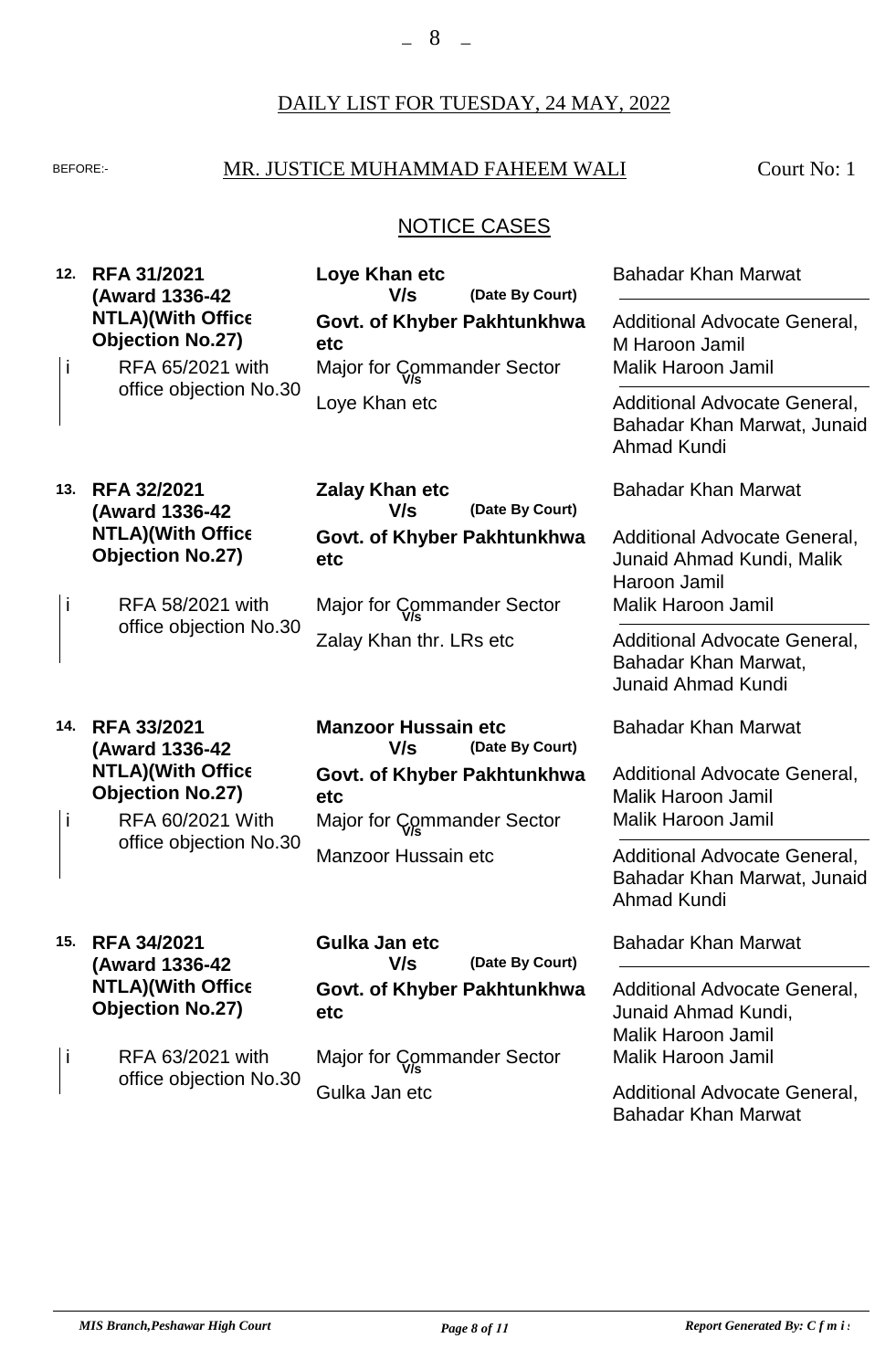# BEFORE: MR. JUSTICE MUHAMMAD FAHEEM WALI

Court No: 1

# NOTICE CASES

| 16. | <b>RFA 35/2021</b><br>(Award 1336-42                | <b>Abdul Sattar</b><br>V/s<br>(Date By Court)     | <b>Bahadar Khan Marwat</b>                                                               |
|-----|-----------------------------------------------------|---------------------------------------------------|------------------------------------------------------------------------------------------|
|     | <b>NTLA)(With Office</b><br><b>Objection No.27)</b> | Govt. of Khyber Pakhtunkhwa<br>etc                | Additional Advocate General,<br>Junid Ahmad Kundi,<br><b>Malik Haroon Jamil</b>          |
| j   | RFA 62/2021 with                                    | Major for Commander Sector                        | Malik Haroon Jamil                                                                       |
|     | office objection No.30                              | <b>Abdul Sattar etc</b>                           | <b>Additional Advocate General,</b><br>Bahadar Khan Marwat, Junaid<br>Ahmad Kundi        |
| 17. | <b>RFA 36/2021</b><br>(Award 1336-42                | <b>Rogh Badshah</b><br>V/s<br>(Date By Court)     | <b>Bahadar Khan Marwat</b>                                                               |
|     | <b>NTLA)(With Office</b><br><b>Objection No.27)</b> | Govt. of Khyber Pakhtunkhwa<br>etc                | Additional Advocate General,<br>Junaid Ahmad Kundi,<br><b>Malik Haroon Jamil</b>         |
| i   | RFA 52/2021 With<br>office objection No.30          | Major for Commander Sector,                       | Malik Haroon Jamil                                                                       |
|     |                                                     | Rogh Badshah etc                                  | Additional Advocate General,<br>Bahadar Khan Marwat,<br><b>Junaid Ahmad Kundi</b>        |
| 18. | <b>RFA 37/2021</b><br>(Award 1336-42                | <b>Musarat Bibi etc</b><br>V/s<br>(Date By Court) | <b>Bahadar Khan Marwat</b>                                                               |
|     | <b>NTLA)(With Office</b><br><b>Objection No.27)</b> | Govt. of Khyber Pakhtunkhwa<br>etc                | Additional Advocate General,<br>Junaid Ahmad Kundi,<br><b>Malik Haroon Jamil</b>         |
| İ   | RFA 57/2021 With                                    | Major for Commander Sector                        | Malik Haroon Jamil                                                                       |
|     | office objection No.30                              | Musarrat Bibi etc                                 | <b>Additional Advocate General,</b><br>Bahadar Khan Marwat,<br><b>Junaid Ahmad Kundi</b> |
| 19. | <b>RFA 38/2021</b><br>(Award 1336-42                | Ali Nawaz<br>V/s<br>(Date By Court)               | <b>Bahadar Khan Marwat</b>                                                               |
|     | <b>NTLA)(With Office</b><br><b>Objection No.27)</b> | Govt. of Khyber Pakhtunkhwa<br>etc                | Additional Advocate General,<br>Junaid Ahmad Kundi,<br><b>Malik Haroon Jamil</b>         |
| Ť   | RFA 54/2021 With                                    | Major for Commander Sector                        | <b>Malik Haroon Jamil</b>                                                                |
|     | office objecdion No.30                              | Ali Nawaz etc                                     | Additional Advocate General,<br>Bahadar Khan Marwat, Junaid<br><b>Ahmad Kundi</b>        |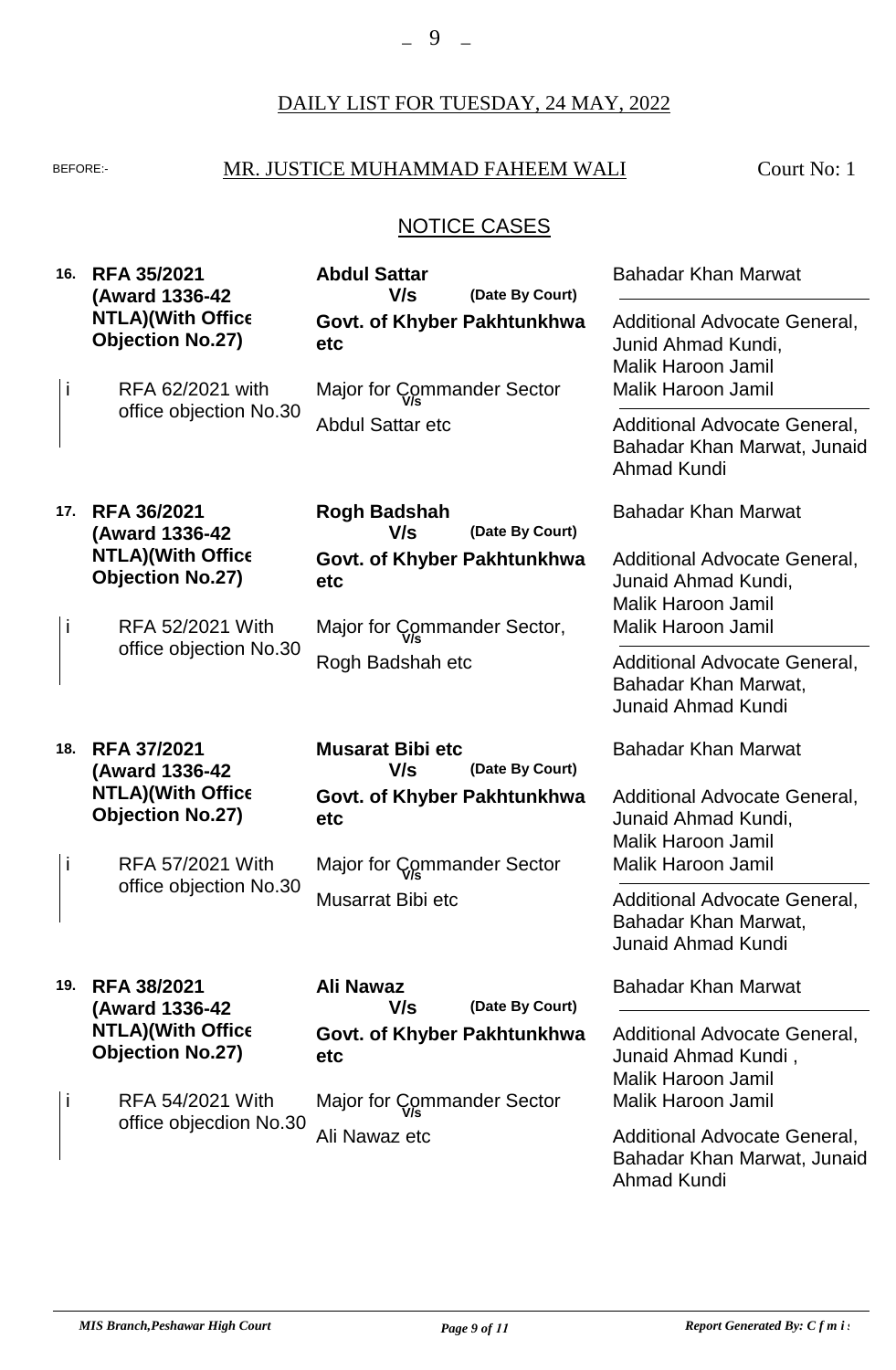# BEFORE: MR. JUSTICE MUHAMMAD FAHEEM WALI

Court No: 1

# NOTICE CASES

| 20.          | <b>RFA 39/2021</b><br>(Award 1336-42                | <b>Loye Muhammad</b><br>V/s<br>(Date By Court) | <b>Bahadar Khan Marwat</b>                                                             |
|--------------|-----------------------------------------------------|------------------------------------------------|----------------------------------------------------------------------------------------|
|              | <b>NTLA)(With Office</b><br><b>Objection No.27)</b> | Govt. of Khyber Pakhtunkhwa<br>etc             | Additional Advocate General,<br>Junaid Ahmad Kundi, Malik<br>Haroon Jamil              |
| $\mathbf I$  | RFA 56/2021 With                                    | Major for Commander Sector                     | <b>Malik Haroon Jamil</b>                                                              |
|              | office objection No.30                              | Loye Muhammad etc                              | Additional Advocate General,<br>Bahadar Khan Marwat, Junaid<br>Ahmad Kundi             |
| 21.          | <b>RFA 40/2021</b><br>(Award 1336-42                | Haji Muhammad Khan<br>V/s<br>(Date By Court)   | <b>Bahadar Khan Marwat</b>                                                             |
|              | <b>NTLA)(With Office</b><br><b>Objection No.27)</b> | Govt. of Khyber Pakhtunkhwa<br>etc             | Additional Advocate General,<br>Junaid Ahmad Kundi, Malik<br>Haroon Jamil              |
| İ            | RFA 61/2021 with                                    | Major for Commander Sector                     | <b>Malik Haroon Jamil</b>                                                              |
|              | office objection NO.30                              | Haji Muhammad Khan etc                         | Additional Advocate General,<br>Bahadar Khan Marwat, Kamran<br>Gul, Junaid Ahmad Kundi |
| 22.          | <b>RFA 41/2021</b><br>(Award 1336-42                | <b>Shah Muhammad</b><br>V/s<br>(Date By Court) | <b>Bahadar Khan Marwat</b>                                                             |
|              | <b>NTLA)(With Office</b><br><b>Objection No.27)</b> | Govt. of Khyber Pakhtunkhwa<br>etc             | Additional Advocate General,<br>Junaid Ahmad Kundi, Malik<br>Haroon Jamil              |
| $\mathbf{I}$ | <b>RFA 55/2021 With</b>                             | Major for Commander Sector                     | Malik Haroon Jamil                                                                     |
|              | office objection No.30                              | Shah Muhammad etc                              | Additional Advocate General,<br>Bahadar Khan Marwat, Kamran<br>Gul, Junaid Ahmad Kundi |
| 23.          | <b>RFA 44/2021</b><br>(Award 1336-42                | Haji Gul Ghanir<br>V/s<br>(Date By Court)      | Ahsan Bilal Langrah                                                                    |
|              | NTLA)()                                             | Govt. of Khyber Pakhtunkhwa<br>ec              | Additional Advocate General,<br>Junaid Ahmad Kundi, Malik<br>Haroon Jamil              |
| ı            | RFA 53/2021 With<br>office objection No.30          | Major for Commander Sector                     | Malik Haroon Jamil                                                                     |
|              |                                                     | Haji Gul Ghanir etc                            | Additional Advocate General,<br>Ahsan Bilal Langrah, Kamran                            |

Gul, Junaid Ahmad Kundi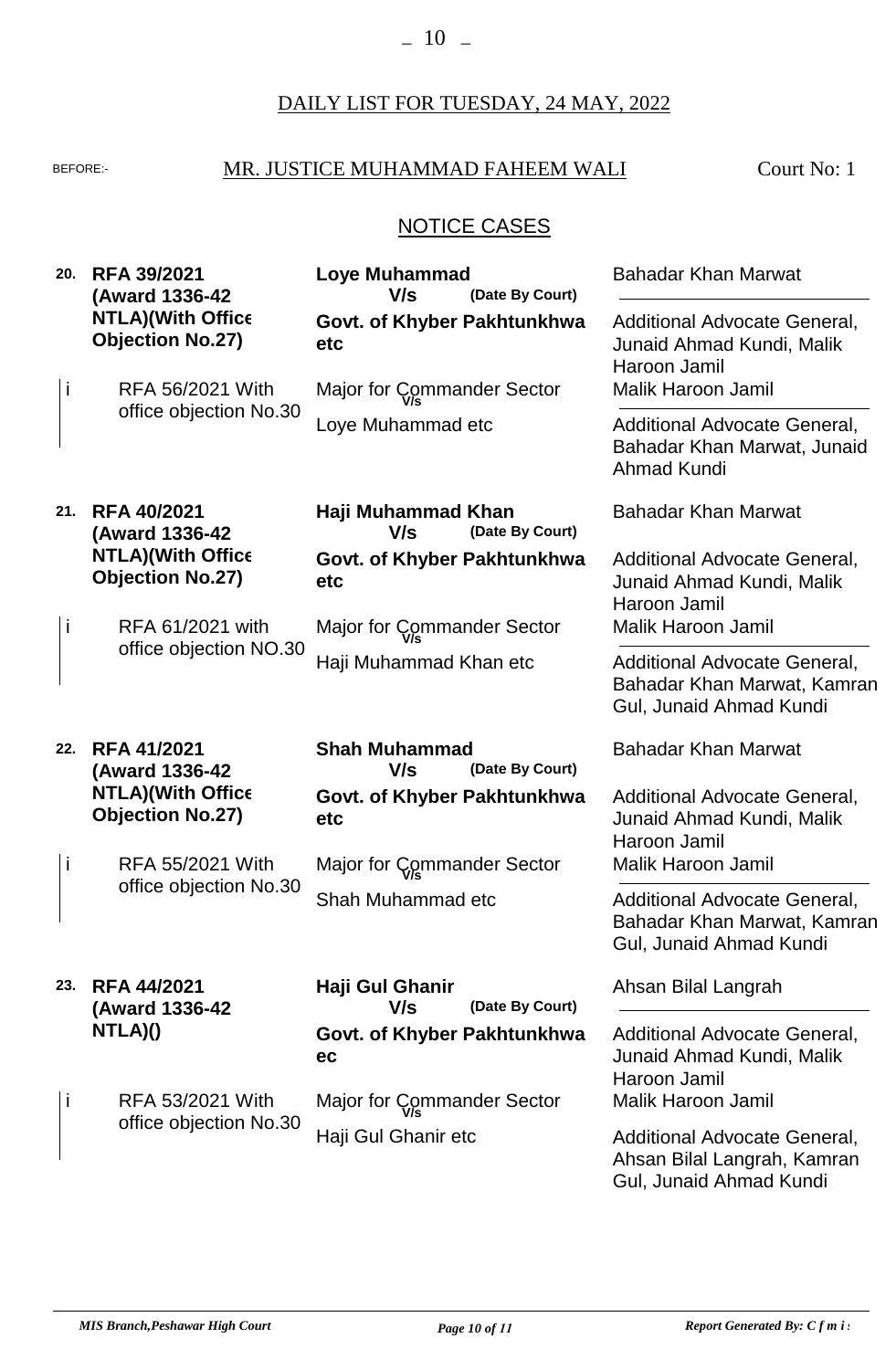# BEFORE: MR. JUSTICE MUHAMMAD FAHEEM WALI

Court No: 1

# NOTICE CASES

| 24. | <b>RFA 45/2021</b><br>(Award 1336-42          | <b>Habib Ullah</b><br>V/s<br>(Date By Court)  | Ahsan Bilal Langrah                                                                           |
|-----|-----------------------------------------------|-----------------------------------------------|-----------------------------------------------------------------------------------------------|
|     | NTLA)()                                       | Govt. of Khyber Pakhtunkhwa<br>etc            | Additional Advocate General,<br>Junaid Ahmad Kundi, Malik<br>Haroon Jamil                     |
| i.  | RFA 59/2021 With                              | Major for Commander Sector                    | <b>Malik Haroon Jamil</b>                                                                     |
|     | office objection No.30                        | Habib Ullah etc                               | Additional Advocate General,<br>Ahsan Bilal Langrah, Kamran Gul,<br><b>Junaid Ahmad Kundi</b> |
| 25. | <b>RFA 3/2022</b><br>(Award 1336-42           | <b>Mehmood Khan</b><br>V/s<br>(Date By Court) | Ahsan Bilal Langrah                                                                           |
|     | <b>NTLA)</b> (with office<br>objection No.27) | Govt. of Khyber Pakhtunkhwa<br>etc            | Additional Advocate General,<br>Kamran Gul, Junaid Ahmad<br>Kundi, Malik Haroon Jamil,        |
| j.  | RFA 64/2021 with                              | Major for Commander Sector                    | <b>Malik Haroon Jamil</b>                                                                     |
|     | office objection No.30                        | Mehmood Khan etc                              | Additional Advocate General,<br>Ahsan Bilal Langrah, Kamran Gul,<br><b>Junaid Ahmad Kundi</b> |
| 26. | <b>RFA 73/2021</b><br>(Award 1336-42          | <b>Bahader Sher</b><br>(Date By Court)<br>V/s | <b>Bahadar Khan Marwat</b>                                                                    |
|     | <b>NTLA)</b> (with office<br>objection No.30) | Govt. of Khyber Pakhtunkhwa<br>etc            | Additional Advocate General,<br>Junaid Ahmad Kundi, Malik<br>Haroon Jamil                     |
| i.  |                                               | RFA 2/2022 with office Major for Commander    | <b>Malik Haroon Jamil</b>                                                                     |
|     | objection No.27                               | <b>Bahadar Sher etc</b>                       | Additional Advocate General,<br>Bahadar Khan Marwat, Kamran<br>Gul, Junaid Ahmad Kundi        |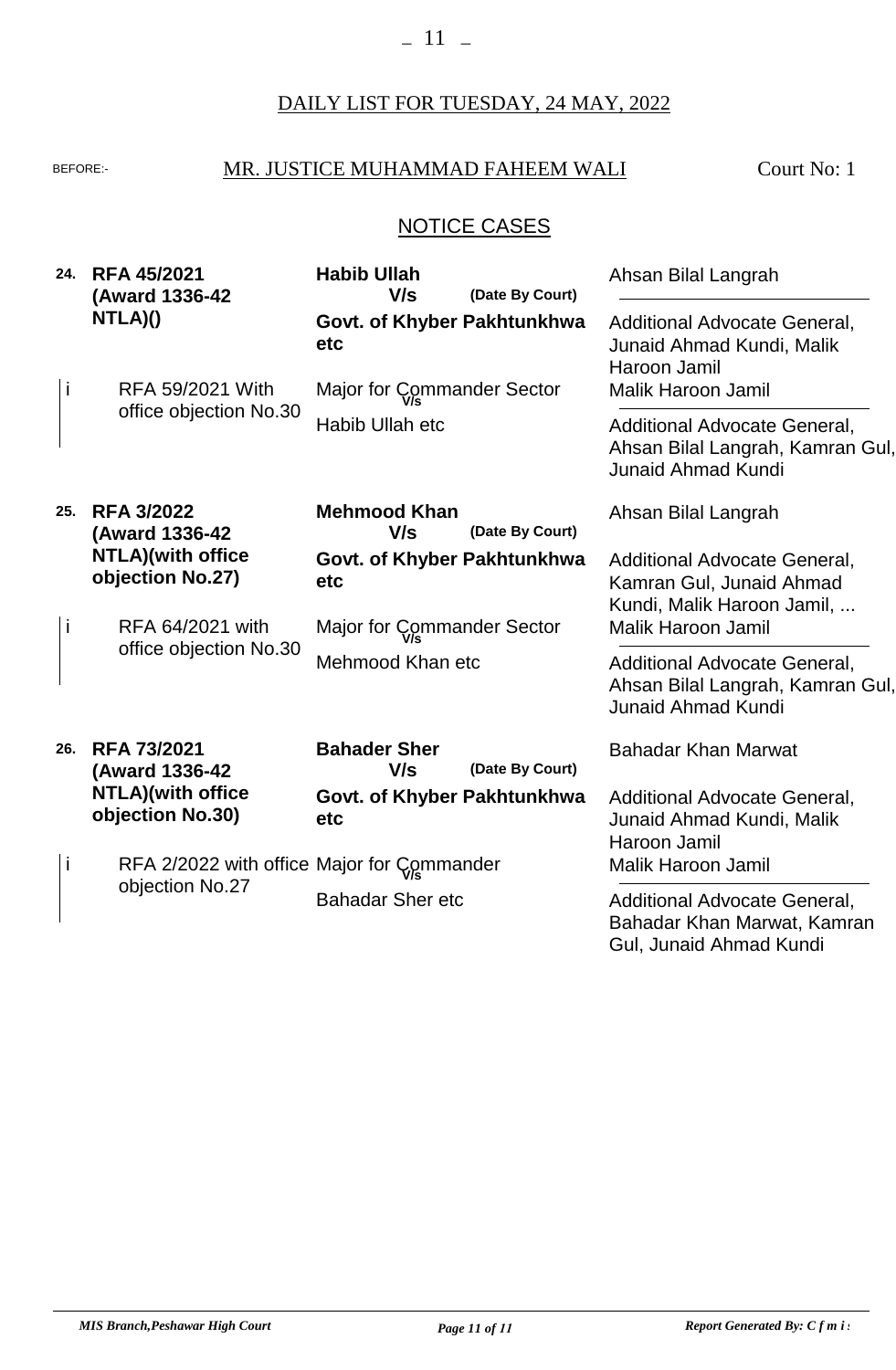#### **PESHAWAR HIGH COURT BENCH, DERA ISMAIL KHAN**

## ADDITIONAL LIST FOR TUESDAY, 24 MAY, 2022

#### BEFORE: MR. JUSTICE MUHAMMAD FAHEEM WALI

Court No: 1

## MOTION CASES

| 1. | <b>CM NO.235/2022</b> | Mst. Fazila Ayub etc        | Abdul Khaliq Kundi |
|----|-----------------------|-----------------------------|--------------------|
|    | in W.P 248/2022       | V/s                         |                    |
|    | (Student) (U.F)       | Govt. of Khyber Pakhtunkhwa |                    |
|    |                       | etc                         |                    |

- **2. CM NO.326/2022 in W.P 554/2020 (Services) (E.F) Secretary (E & S) Education, Peshawar, KPK Saba Farooq** Saleem Ullah Khan Ranazai **V/s**
- **3. 4. CM NO.327/2022 in W.P 243/2022 (Student) (U.F) CM NO.342/2022 in W.P 256/2022 (Services) (E.F) Vice Chancellor, Gomal University etc Govt. of Khyber Pakhtunkhwa Frontier Law College thr. Muhammad Irfan Muhammad Yasir** Malik Hidayat Ullah Mallana Basit Jamil Faqir Zada **V/s V/s**

**etc**